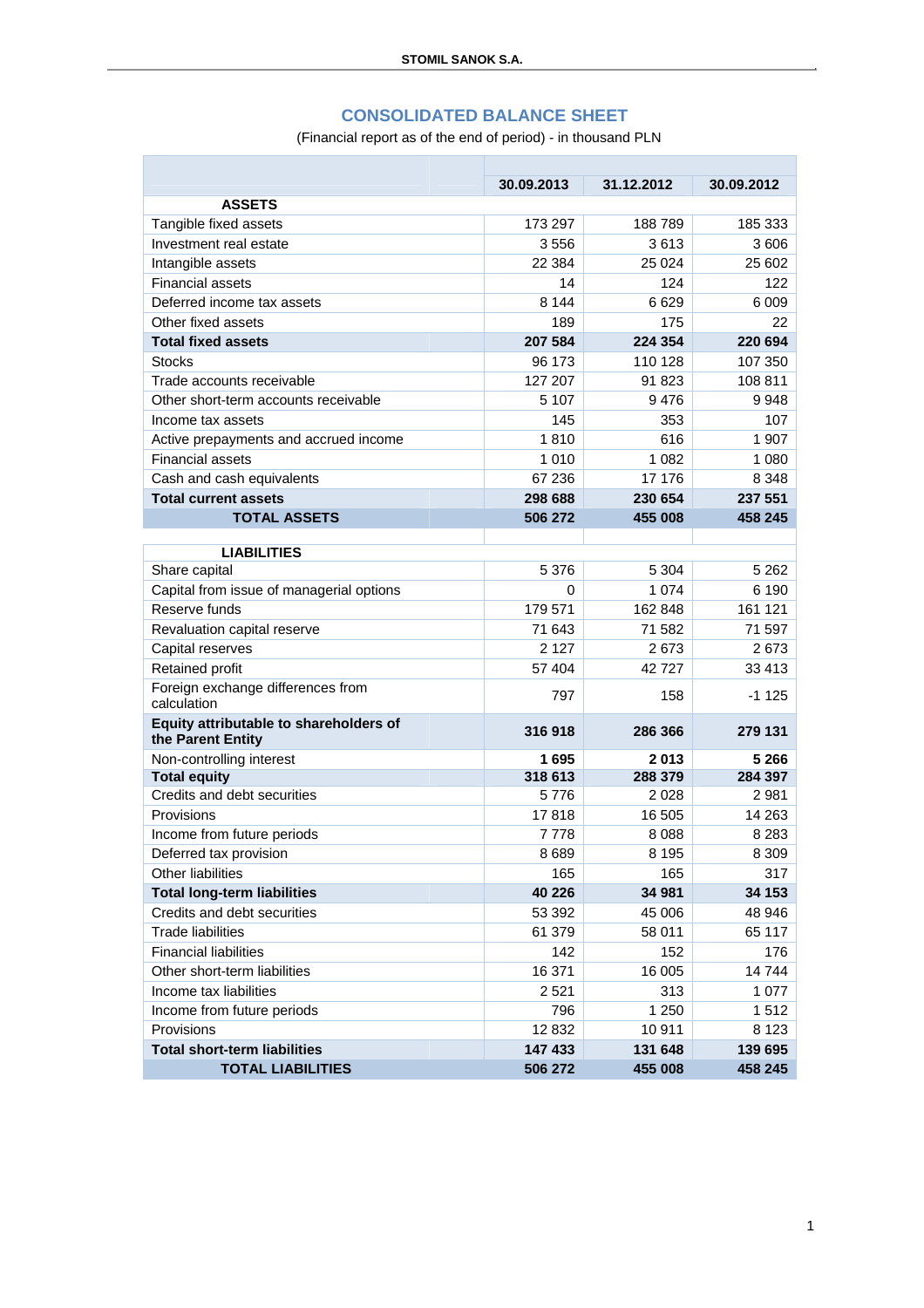|                                                             | in thousand PLN |            |            |            |
|-------------------------------------------------------------|-----------------|------------|------------|------------|
|                                                             | 01.07.2013      | 01.01.2013 | 01.07.2012 | 01.01.2012 |
|                                                             | 30.09.2013      | 30.09.2013 | 30.09.2012 | 30.09.2012 |
| Sales revenue                                               | 202 153         | 550 652    | 180 152    | 490 266    |
| Cost of sales                                               | 151 659         | 430 185    | 143773     | 395 890    |
| <b>Gross profit on sales</b>                                | 50 494          | 120 467    | 36 379     | 94 376     |
| Selling cost                                                | 7828            | 23 361     | 7627       | 21 536     |
| General and administrative expenses                         | 7740            | 25 339     | 8 1 6 2    | 23 373     |
| <b>Core business result</b>                                 | 34 926          | 71 767     | 20 590     | 49 467     |
| Other operating income                                      | 604             | 2489       | 821        | 2 1 5 8    |
| Other operating expenses                                    | 537             | 1413       | 747        | 1 603      |
| <b>Operating result</b>                                     | 34 993          | 72 843     | 20 664     | 50 022     |
| Financial income                                            | -407            | 1 0 3 0    | 89         | 234        |
| Financial expenses                                          | 378             | 2 3 1 8    | 2 4 9 7    | 4 3 8 2    |
| Result of hyperinflation                                    | 84              | 315        | 0          | 0          |
| Gain from a bargain purchase                                | 0               | 0          | 1 4 4 3    | 1 4 4 3    |
| Pre-tax profit                                              | 34 292          | 71870      | 19699      | 47 317     |
| Income tax                                                  | 6562            | 14 599     | 3921       | 9583       |
| of witch                                                    |                 |            |            |            |
| current                                                     | 7015            | 15 604     | 3724       | 9084       |
| deferred                                                    | $-453$          | $-1005$    | 197        | 499        |
| Net profit                                                  | 27 730          | 57 271     | 15778      | 37 734     |
|                                                             |                 |            |            |            |
| attributable to shareholders of the<br><b>Parent Entity</b> | 27567           | 56 595     | 15 594     | 37 059     |
| attributable to non-controlling interest                    | 163             | 676        | 184        | 675        |
|                                                             |                 |            |            |            |
| Weighted-average number of shares                           |                 | 26 614 975 |            | 26 308 502 |
| Earnings per share                                          |                 | 2,13       |            | 1,41       |
| Weighted-average diluted number of<br>shares                |                 | 26 881 922 |            | 26 881 922 |
| Diluted earnings per share                                  |                 | 2,11       |            | 1,38       |
| Revenue from sales of products                              | 180 680         | 483 069    | 157 689    | 419 211    |
| Revenue from sales of goods and                             | 16 061          | 52 372     | 19 289     | 58783      |
| materials                                                   |                 |            |            |            |
| Other revenues                                              | 5412            | 15 211     | 3 1 7 4    | 12 272     |
| Total sales revenue including<br>of witch                   | 202 153         | 550 652    | 180 152    | 490 266    |
| revenue generated locally                                   | 58 946          | 193010     | 64 108     | 195 126    |
| revenues from foreign contractors                           | 143 207         | 357 642    | 116 044    | 295 140    |
|                                                             |                 |            |            |            |

# **CONSOLIDATED PROFIT AND LOSS ACCOUNT**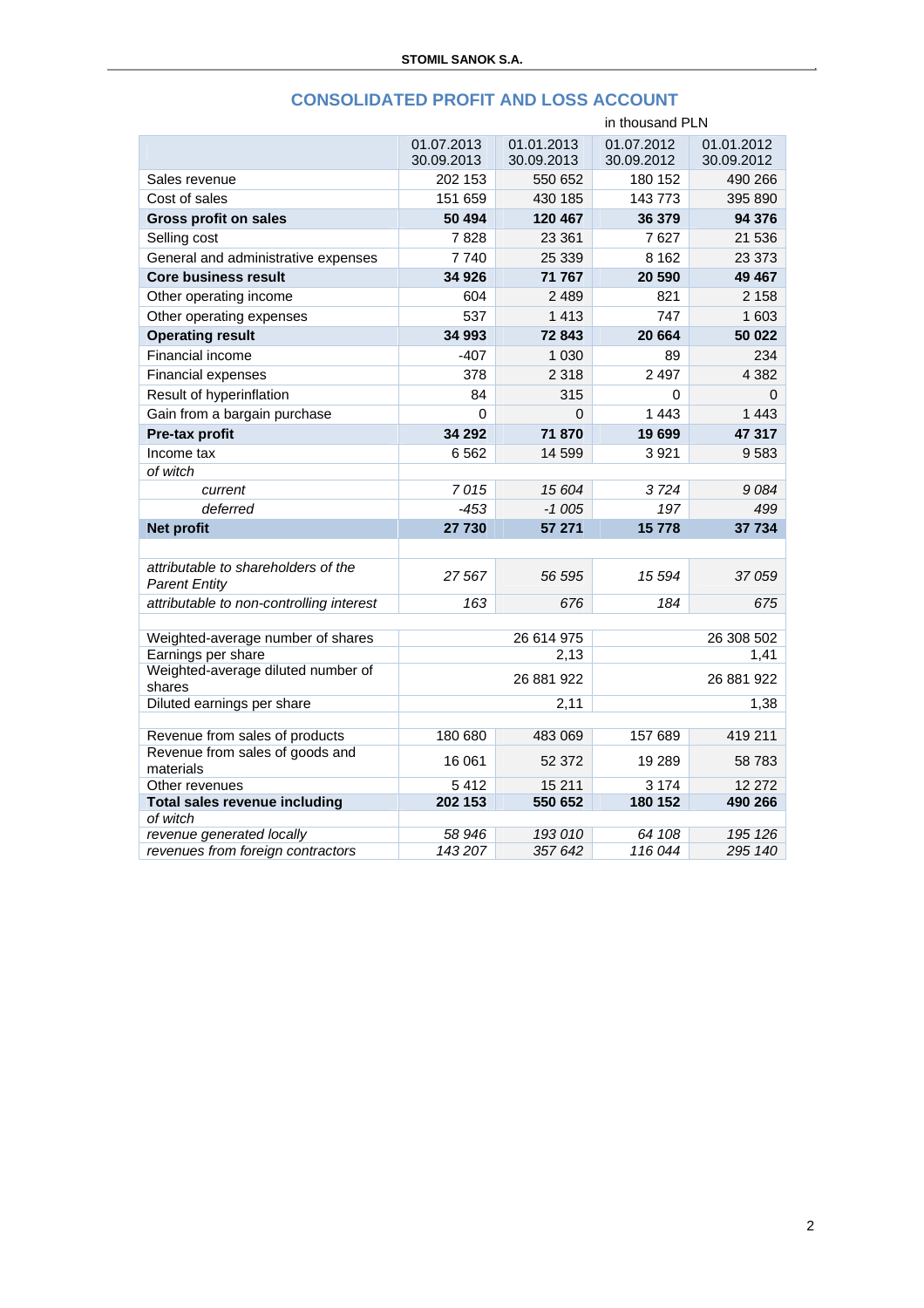|                                                                               | in thousand PLN                    |          |  |
|-------------------------------------------------------------------------------|------------------------------------|----------|--|
|                                                                               | For the period from 01.01 to 30.09 |          |  |
|                                                                               | 2013                               | 2012     |  |
| Net profit                                                                    | 56 595                             | 37 059   |  |
| Total adjustments:                                                            | 19676                              | 17481    |  |
| Profit attributable to the non-controlling shareholders                       | 676                                | 675      |  |
| Depreciation<br>$\equiv$                                                      | 26 447                             | 24 8 85  |  |
| Net foreign exchange (gains) losses<br>$\overline{\phantom{m}}$               | 1 104                              | 346      |  |
| Net interest and dividends<br>$\equiv$                                        | 860                                | 1740     |  |
| Income tax on profit before taxation<br>$\equiv$                              | 15 604                             | 9084     |  |
| (Gains) losses from investing activities<br>$\hspace{1.0cm} = \hspace{1.0cm}$ | $-1602$                            | $-609$   |  |
| Change in provisions<br>$\equiv$                                              | 3728                               | 2519     |  |
| Change in stocks<br>$\overline{\phantom{m}}$                                  | 13 955                             | $-1193$  |  |
| Change in accounts receivable<br>$\equiv$                                     | $-30868$                           | $-18724$ |  |
| Change in liabilities<br>L,                                                   | 6731                               | 6 5 9 2  |  |
| Change in active prepayments and accrued income<br>$\equiv$                   | $-2603$                            | $-297$   |  |
| Other adjustments<br>$\equiv$                                                 | $-1132$                            | 531      |  |
| Income tax paid<br>$\equiv$                                                   | $-13224$                           | $-8068$  |  |
| Net cash from operating activities                                            | 76 271                             | 54 540   |  |
| Income from sales of tangible and intangible fixed<br>assets                  | 15 600                             | 12 083   |  |
| Acquisition of tangible and intangible fixed assets                           | -22 052                            | -38 295  |  |
| Income from financial assets                                                  | 108                                |          |  |
| Dividend paid to minority shareholders                                        | $-965$                             | -783     |  |
| Other                                                                         | $-2128$                            | $-444$   |  |
| Net cash from investing activities                                            | $-9437$                            | $-27439$ |  |
| Proceeds from credits taken                                                   | 13 090                             | 3810     |  |
| Issue of debt securities / shares                                             | 3 832                              | 0        |  |
| Repayment of credits                                                          | $-956$                             | $-12069$ |  |
| Exchange differences                                                          | $-988$                             | 54       |  |
| Interest paid                                                                 | $-860$                             | $-1742$  |  |
| Dividend paid to shareholders                                                 | $-30882$                           | $-16812$ |  |
| Other                                                                         | 5                                  | $-61$    |  |
| Net cash from financing activities                                            | $-16759$                           | $-26820$ |  |
| Change in cash                                                                | 50 075                             | 281      |  |
| Change in cash resulting from foreign exchange<br>differences                 | $-15$                              | -9       |  |
| Cash at beginning of period                                                   | 17 176                             | 8076     |  |
| Change in net cash                                                            | 50 060                             | 272      |  |
| Cash at end of period                                                         | 67 236                             | 8 3 4 8  |  |
| including restricted cash                                                     | 751                                | 849      |  |

# **CONSOLIDATED CASH FLOW STATEMENT**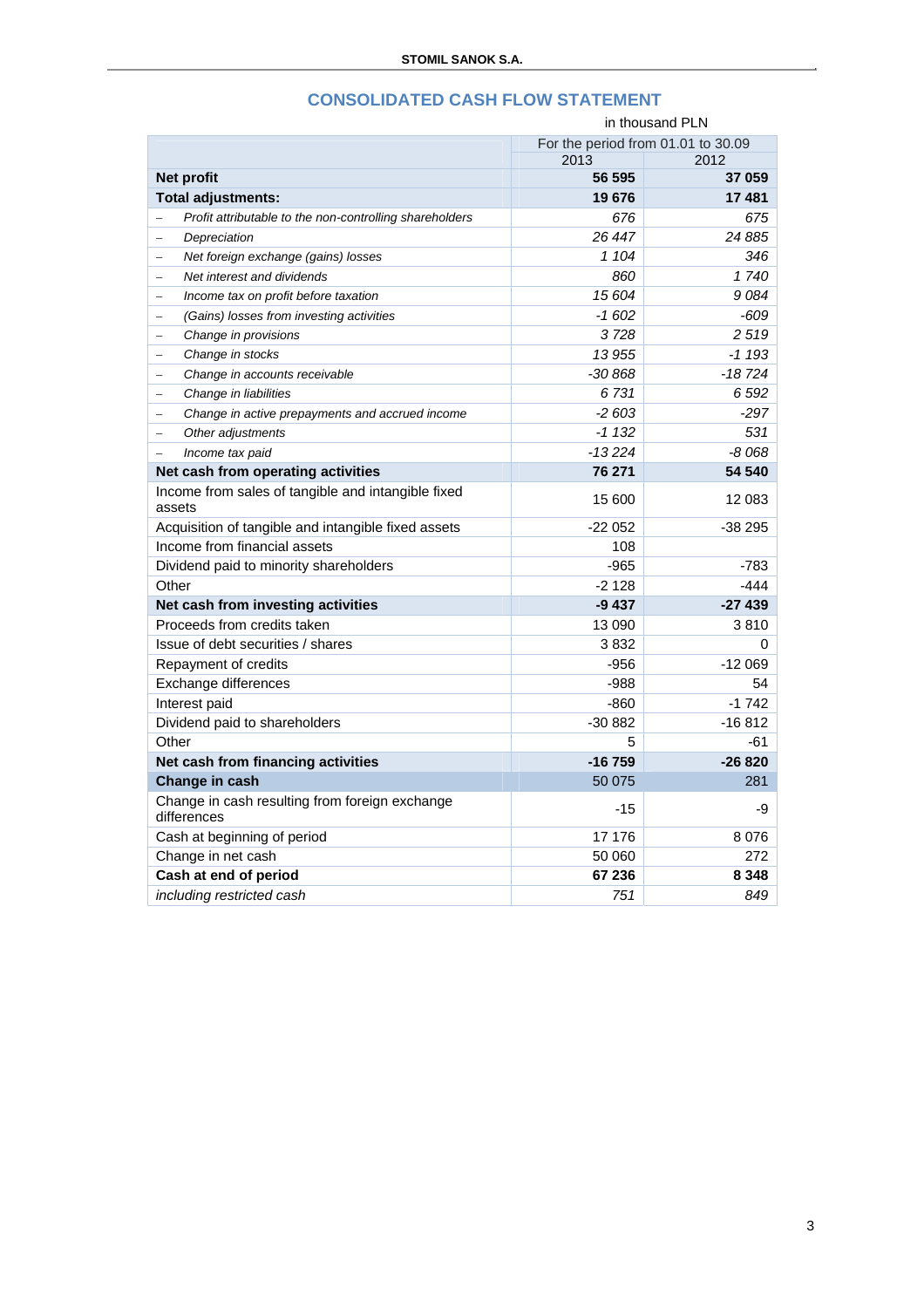### **BALANCE SHEET OF STOMIL SANOK SA**

(Financial report as of the end of period) - in thousand PLN

|                                          | 30.09.2013 | 31.12.2012 | 30.09.2012 |
|------------------------------------------|------------|------------|------------|
| <b>ASSETS</b>                            |            |            |            |
| Tangible fixed assets                    | 133 013    | 148 525    | 146 806    |
| Investment real estate                   | 109        | 109        | 109        |
| Intangible assets                        | 21 552     | 24 145     | 24 7 21    |
| <b>Financial assets</b>                  | 31 638     | 28 692     | 27 439     |
| Deferred income tax assets               | 6 2 8 8    | 5 2 6 1    | 4500       |
| Other fixed assets                       | 190        | 175        | 12         |
| <b>Total fixed assets</b>                | 192790     | 206 907    | 203 587    |
| <b>Stocks</b>                            | 59 201     | 69513      | 66 641     |
| Trade accounts receivable                | 121 368    | 98 818     | 114 192    |
| Other short-term accounts receivable     | 3843       | 7565       | 8424       |
| Income tax assets                        | 0          | 0          | 0          |
| Active prepayments and accrued income    | 1 0 4 1    | 374        | 1 0 1 2    |
| <b>Financial assets</b>                  | 41         |            | 411        |
| Cash and cash equivalents                | 62 514     | 9607       | 2 4 2 5    |
| <b>Total current assets</b>              | 248 008    | 185 877    | 193 105    |
| <b>TOTAL ASSETS</b>                      | 440798     | 392 784    | 396 692    |
|                                          |            |            |            |
| <b>LIABILITIES</b>                       |            |            |            |
| Share capital                            | 5 3 7 6    | 5 3 0 4    | 5 2 6 2    |
| Capital from issue of managerial options | 0          | 1 0 7 4    | 6 1 9 0    |
| Reserve funds                            | 168 063    | 155 749    | 154 022    |
| Revaluation capital reserve              | 67 181     | 67 122     | 67 139     |
| Retained profit                          | 54 350     | 38 102     | 29 859     |
| <b>Total shareholders' equity</b>        | 294 970    | 267 351    | 262 472    |
| Credits and debt securities              |            |            |            |
| Provisions                               | 14 555     | 14 210     | 12 3 8 5   |
| Income from future periods               | 7730       | 8 0 4 0    | 8 2 2 3    |
| Deferred tax provision                   | 6879       | 7 1 4 0    | 7 2 4 9    |
| <b>Total long-term liabilities</b>       | 29 164     | 29 390     | 27 857     |
| Credits and debt securities              | 45 786     | 36 568     | 40 519     |
| <b>Trade liabilities</b>                 | 48 229     | 39 537     | 46 992     |
| <b>Financial liabilities</b>             | 99         | 0          | 0          |
| Other short-term liabilities             | 7588       | 9739       | 9668       |
| Income tax liabilities                   | 2 2 9 9    | 203        | 862        |
| Income from future periods               | 768        | 1 2 2 6    | 1 1 7 5    |
| Provisions                               | 11 895     | 8770       | 7 1 4 7    |
| <b>Total short-term liabilities</b>      | 116 664    | 96 043     | 106 363    |
| <b>TOTAL LIABILITIES</b>                 | 440798     | 392 784    | 396 692    |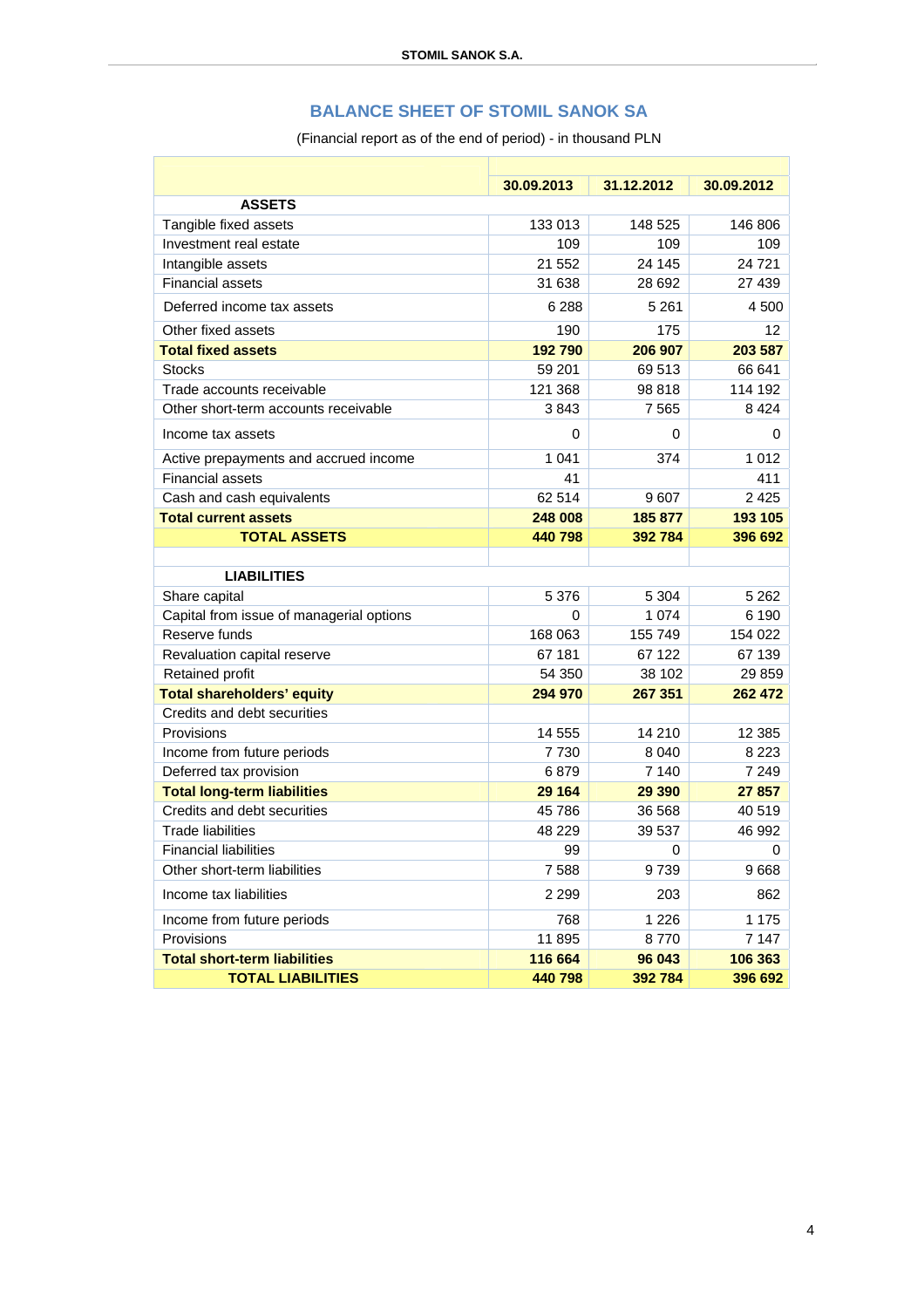|                                                          | 01.07.2013<br>30.09.2013 | 01.01.2013<br>30.09.2013 | 01.07.2012<br>30.09.2012 | 01.01.2012<br>30.09.2012 |
|----------------------------------------------------------|--------------------------|--------------------------|--------------------------|--------------------------|
| Sales revenue                                            | 164 782                  | 446 509                  | 142 865                  | 400 540                  |
| Cost of sales                                            | 125 539                  | 353 449                  | 117 162                  | 334 616                  |
| <b>Gross profit on sales</b>                             | 39 243                   | 93 060                   | 25 703                   | 65 924                   |
| Selling cost                                             | 4 2 4 9                  | 12 618                   | 4 3 1 2                  | 11 8 26                  |
| General and administrative expenses                      | 4 9 9 4                  | 16 809                   | 5972                     | 17 054                   |
| <b>Core business result</b>                              | 30 000                   | 63 633                   | 15 4 19                  | 37 044                   |
| Other operating income                                   | 509                      | 1713                     | 269                      | 1 1 5 1                  |
| Other operating expenses                                 | 333                      | 949                      | 243                      | 879                      |
| <b>Operating result</b>                                  | 30 176                   | 64 397                   | 15 4 45                  | 37 316                   |
| Financial income                                         | $-237$                   | 4 1 9 2                  | $-610$                   | 1 642                    |
| Financial expenses                                       | $-631$                   | 1 0 2 8                  | 663                      | 1 4 8 9                  |
| Pre-tax profit                                           | 30 570                   | 67 561                   | 14 172                   | 37 469                   |
| Income tax                                               | 5 9 6 9                  | 13 217                   | 3016                     | 7610                     |
| of witch                                                 |                          |                          |                          |                          |
| current                                                  | 6 3 5 1                  | 14 2 5 8                 | 3 160                    | 7559                     |
| deferred                                                 | $-382$                   | $-1041$                  | $-144$                   | 51                       |
| <b>Net profit</b>                                        | 24 601                   | 54 344                   | 11 156                   | 29 859                   |
|                                                          |                          |                          |                          |                          |
| Weighted-average number of shares                        |                          | 26 614 975               |                          | 26 308 502               |
| Earnings per share<br>Weighted-average diluted number of |                          | 2,04                     |                          | 1,13                     |
| shares                                                   |                          | 26 881 922               |                          | 26 881 922               |
| Diluted earnings per share                               |                          | 2,02                     |                          | 1,11                     |
| Revenue from sales of products                           | 158 665                  | 429 678                  | 139 474                  | 386 947                  |
| Revenue from sales of goods and<br>materials             | 705                      | 1 6 2 0                  | 630                      | 1 7 3 4                  |
| Other revenues                                           | 5412                     | 15 211                   | 2761                     | 11 859                   |
| <b>Total sales revenue including</b>                     | 164 782                  | 446 509                  | 142 865                  | 400 540                  |
| of witch                                                 |                          |                          |                          |                          |
| revenue generated locally                                | 50 684                   | 139 361                  | 41 606                   | 136 292                  |
| revenues from foreign contractors                        | 114 098                  | 307 148                  | 101 259                  | 264 248                  |

## **PROFIT AND LOSS ACCOUNT OF STOMIL SANOK SA**

in thousand PLN